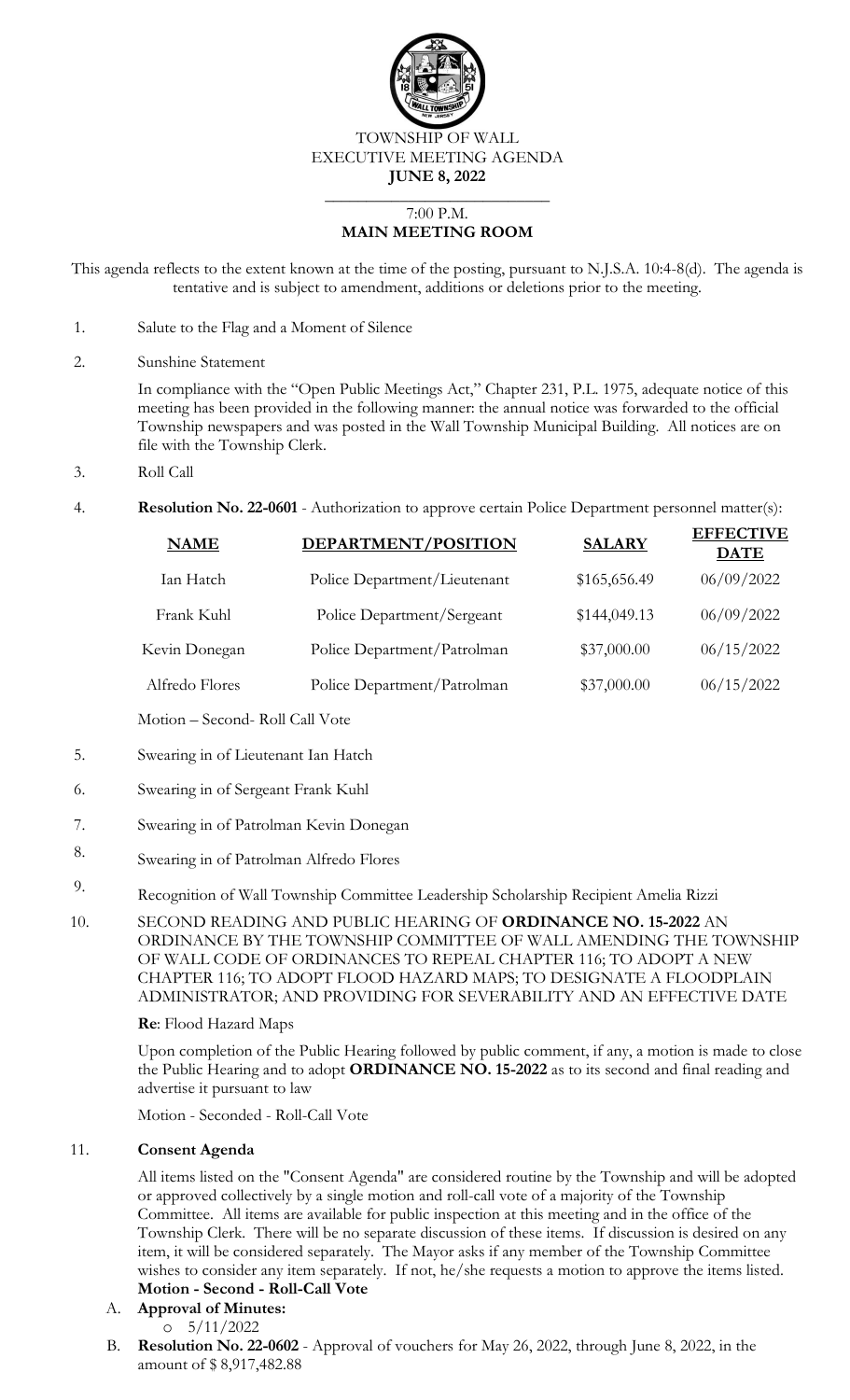- C. **Resolution No. 22-0603**  Authorization to execute an annual contract with Trane Technologies for HVAC services through US Communities in an amount not to exceed \$57,172.19
- D. **Resolution No. 22-0604 -** Authorization to approve a mini grant in the amount of \$500.00 to the Girl Scouts of the Jersey Shore for the May 14, 2022, cleanup
- E. **Resolution No. 22-0605**  Authorization to approve a mini grant in the amount of \$500.00 to the Wall High School Environmental Club for the May 14, 2022, cleanup
- F. **Resolution No. 22-0606**  Authorization to approve a mini grant in the amount of \$500.00 to the Cub Scout Pack 333 for the May 14, 2022, cleanup
- G. **Resolution No. 22-0607**  Authorization to approve a mini grant in the amount of \$500.00 to Boy Scouts of America- Allenwood Troop 82 for May 14, 2022, cleanup
- H. **Resolution No. 22-0608**  Authorization to re-appoint Theodore Lamicella as Tax Assessor pursuant to N.J.SA.40A:9-148 et seq
- I. **Resolution No. 22-0609**  Authorization to modify the salaries/ wages of the Emergency Medical Technicians (EMT)
- J. **Resolution No. 22-0610**  Authorization for a block party road closure at the intersection of Edgemere Road/Hill Avenue and at Evans Road/Hill Avenue on Saturday, July 9, 2022, between 12:00pm – 11:00pm
- K. **Resolution No. 22-0611**  Authorization to execute an agreement with Monmouth County, Division of Human Services, Division of Mental Health and Human Services to approve allocation of DEDR funds for FY 2023 in the amount of \$33,980.00 as awarded to the Wall Community Alliance
- L. **Resolution No. 22-0612** Authorization to approve certain personnel matter(s):

| <b>NAME</b>          | DEPARTMENT/POSITION                       | <b>SALARY</b>  | <b>EFFECTIVE</b><br><b>DATE</b> |
|----------------------|-------------------------------------------|----------------|---------------------------------|
| Jessica Anan         | Police Department/Part-Time<br>Dispatcher | $$23.16/$ hour | 06/09/2022                      |
| Kiliko Lowe          | Police Department/Part-Time EMT           | $$25.00/$ hour | 06/09/2022                      |
| Antoinette Sommella  | Recreation/Head Counselor II-Year 1       | \$13.40/hour   | 06/09/2022                      |
| Nicole Uccello       | Recreation/Head Counselor II-Year 1       | \$13.40/hour   | 06/09/2022                      |
| Emily Dilello- Allen | Recreation/Head Counselor II-Year 1       | \$12.65/hour   | 06/09/2022                      |
| Joseph Giblin        | Recreation/Head Counselor I-Year 1        | \$12.65/hour   | 06/09/2022                      |
| Tara Phalin          | Recreation/Head Counselor I-Year 1        | \$12.65/hour   | 06/09/2022                      |
| Isabella Tancorra    | Recreation/Head Counselor I-Year 1        | \$12.65/hour   | 06/09/2022                      |
| Caitlin McBarron     | Recreation/Counselor-Year 1               | \$11.90/hour   | 06/09/2022                      |
| Ashlyn Wells         | Recreation/Counselor-Year 1               | \$11.90/hour   | 06/09/2022                      |
| Taylor Suckey        | Recreation/Counselor-Year 1               | $$11.90/$ hour | 06/09/2022                      |

- M. **Resolution No. 22-0613** Authorization to appoint Robert Shimko as member of the Zoning Board of Adjustment
- N. **Resolution No. 22-0614**  Supporting New Jersey Assembly Bill A-3883 and urging immediate action by the New Jersey Legislature to prohibit sex education for students prior to Fifth Grade
- O. **Resolution No. 22-0615**  Authorization to award an emergency contract under New Jersey Local Public Contracts Law, N.J.S.A. 40a:11-6, for the disposal of contaminated soil

**End of Consent Agenda** Motion - Second - Roll Call Vote

### 12. **Committee Reports:**

- A. **Committeewoman Mangan: Recreation, Monmouth County Library, Wall Community Alliance, Senior Citizen Advisory**
	- a. Committee Chair Report:
	- b. Items for Discussion:
		- i. 2022 Wall Township Fair Update
- B. **Committeeman Kingman**: **Administration, Finance, Personnel, Board of Education, Economic Development** 
	- a. Committee Chair Report:
	- b. Items for Discussion: